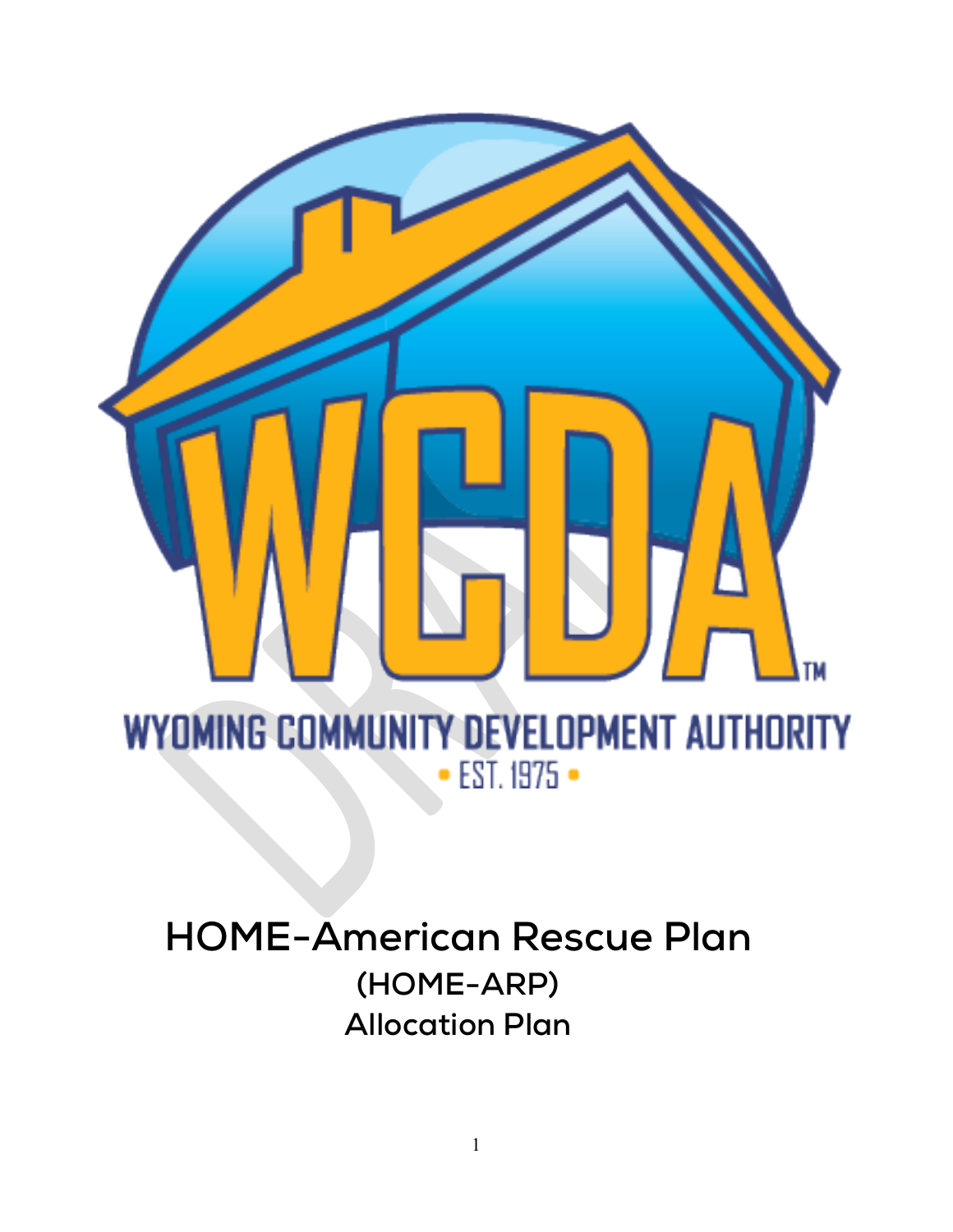# **Consultation**

#### *Describe the consultation process including methods used and dates of consultation:*

After HUD's issuance of HOME-ARP CPD Notice 21-10 on September 13, 2021, Wyoming Community Development Authority (WCDA) began the consultation process with external partners and current and possible future stakeholders throughout the state for additional feedback informed by HUD's program guidance. WCDA provided several opportunities for consultation regarding the HOME-ARP plan.

Specifically, in September 2021, WCDA reached out to and met with the state's Continuum of Care (CoC) as well as the state's public housing authorities. On October 15, 2021, WCDA e-mailed a survey to all developers currently on the WCDA contact list as well as various non-profit organizations that serve homeless individuals, individuals at-risk for homelessness, veteran's service providers, domestic violence service providers and service providers serving low-income households throughout the state.

To ensure current and prospective partners had the ability to share valuable and necessary input, WCDA invited all participants and stakeholders to have virtual meetings to further discuss the needs of the community and data available. The outreach e-mails and information regarding the HOME-ARP Program were posted on the WCDA website.

| Agency/Org<br><b>Consulted</b>              | <b>Type of</b><br>Agency/Org | <b>Method of</b><br><b>Consultation</b> | Feedback                                                                                                                                                            |  |
|---------------------------------------------|------------------------------|-----------------------------------------|---------------------------------------------------------------------------------------------------------------------------------------------------------------------|--|
| <b>Continuum of Care</b>                    | <b>State Homeless</b>        | Virtual Meeting                         | Need for funding supportive                                                                                                                                         |  |
|                                             | Collaborative                |                                         | services and operating expenses                                                                                                                                     |  |
| <b>Casper Housing</b>                       | <b>Public Housing</b>        | Virtual Meeting                         | One stop shop for rental                                                                                                                                            |  |
| <b>Authority</b>                            | Authority                    | Survey                                  | assistance, deposits, utility<br>assistance & case management<br>including services to promote self-<br>sufficiency                                                 |  |
|                                             |                              |                                         | Large strain on the local<br>community due to lack of<br>homeless services in the state<br>Creation of statewide fair housing<br>office with on-site legal services |  |
| <b>Cheyenne Housing</b><br><b>Authority</b> | Public Housing<br>Authority  | Virtual Meeting<br>Survey               | Need for acquisition costs and<br>other development hard costs                                                                                                      |  |

#### *List the organizations consulted:*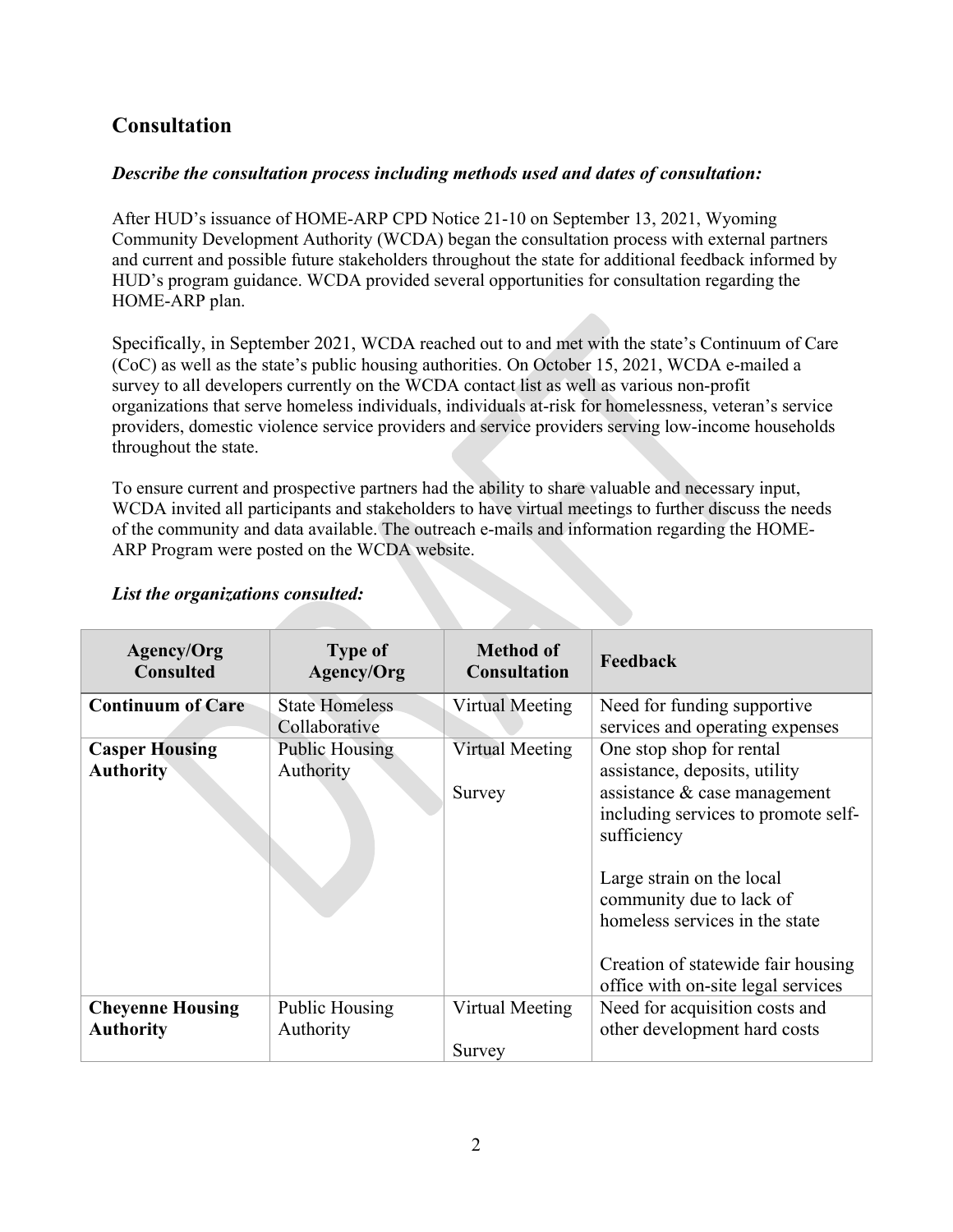|                                                  |                                                                                                                                   |                          | Increased inventory of affordable<br>rental housing is greatest need for                                                                                                                          |  |
|--------------------------------------------------|-----------------------------------------------------------------------------------------------------------------------------------|--------------------------|---------------------------------------------------------------------------------------------------------------------------------------------------------------------------------------------------|--|
|                                                  |                                                                                                                                   |                          | community                                                                                                                                                                                         |  |
| <b>Rock Springs</b>                              | <b>Public Housing</b>                                                                                                             | E-mail                   | Received data regarding housing                                                                                                                                                                   |  |
| <b>Housing Authority</b>                         | Authority                                                                                                                         | Correspondence           | choice voucher program                                                                                                                                                                            |  |
| <b>Cheyenne VAHCS</b>                            | <b>HUD-VASH</b><br>Program Providing<br><b>Rental Assistance</b><br>and Clinical and<br><b>Supportive Services</b><br>to Veterans | E-mail<br>Correspondence | Received data regarding housing<br>choice voucher program, veterans<br>served by the CoC, and veteran<br>active on the coordinated entry<br>system                                                |  |
| <b>Institute for</b>                             | <b>Coordinated Entry</b>                                                                                                          | <b>Virtual Meeting</b>   | Need for increased supportive                                                                                                                                                                     |  |
| Community                                        | Agency                                                                                                                            |                          | services                                                                                                                                                                                          |  |
| <b>Alliances</b>                                 |                                                                                                                                   |                          | Large need for proper training for<br>agencies using the coordinated<br>entry system to ensure all persons                                                                                        |  |
|                                                  |                                                                                                                                   |                          | seeking help are entered in the<br>system and entered correctly                                                                                                                                   |  |
| <b>WyoHELP</b>                                   | Non-Profit                                                                                                                        | <b>Virtual Meeting</b>   | Increase funding and resources for                                                                                                                                                                |  |
|                                                  | <b>Community Action</b><br>Agency                                                                                                 |                          | smaller communities                                                                                                                                                                               |  |
| <b>YES House</b>                                 | Non-Profit Youth<br>Homeless and<br><b>Supportive Service</b><br>Agency                                                           | <b>Virtual Meeting</b>   | Need for rehabilitation of the<br>campus<br>More financial assistance is<br>needed to reach more youth in<br>crisis                                                                               |  |
|                                                  |                                                                                                                                   |                          | Operating expenses will help<br>alleviate administrative burden and<br>assist in staffing shortages                                                                                               |  |
| <b>Family Promise of</b><br><b>Albany County</b> | Non-Profit<br>Homeless Provider                                                                                                   | Survey                   | Increase in shelter beds and<br>funding for supportive services                                                                                                                                   |  |
|                                                  |                                                                                                                                   |                          | Supportive services needed to<br>assist individuals in acquiring<br>employment, permanent housing<br>and other essentials for<br>sustainable, independent living                                  |  |
| <b>Wyoming Rescue</b><br><b>Mission</b>          | Homeless and<br>Domestic Violence<br>Service Provider                                                                             | Survey                   | The greatest needs in the<br>community are permanent sober<br>living supportive housing,<br>incentive to graduate off/out of<br>subsidized housing programs,<br>more quality landlords respecting |  |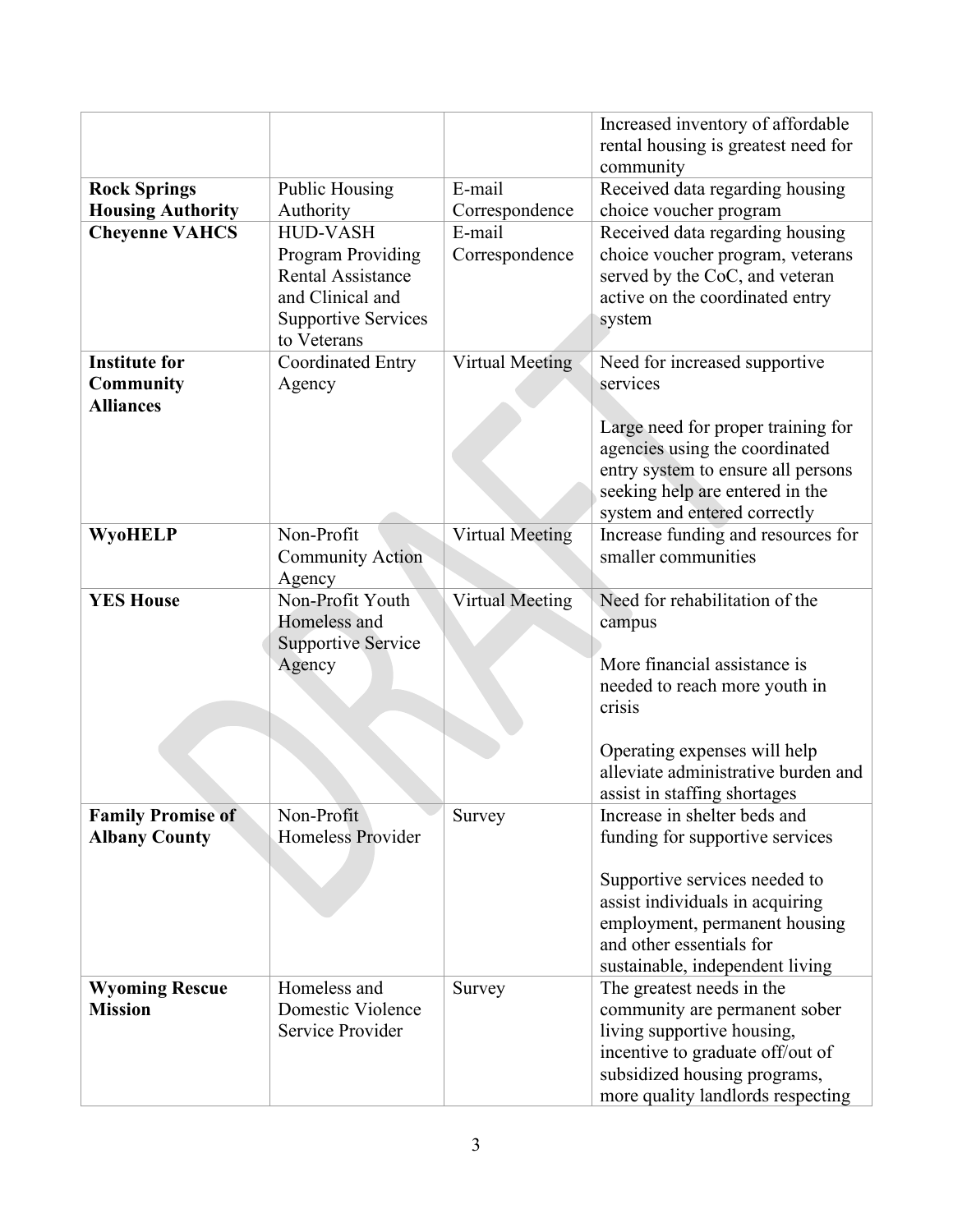| populations, and additional<br>fixed/low-income senior housing<br><b>Habitat for</b><br>Non-Profit Housing<br>More affordable housing units<br>Survey<br><b>Humanity of the</b><br>Developer<br>needed<br><b>Greater Teton Area</b><br>Acquisition costs would allow<br>building of single-family and<br>multi-family homes on a larger<br>scale<br>Additional affordable rental<br><b>Mountain Plains</b><br>For-Profit Housing<br>Survey<br>housing that is maintainable for<br>Developer<br><b>Equity Group</b><br>the households to pay rent and be<br>able to also manage food and<br>transportation costs so they can<br>hold a job<br><b>Wyoming Food for</b><br>Community grocery and soup<br>Non-Profit Agency<br>Survey<br>kitchen<br><b>Thought Project</b><br>Supporting the<br>Qualifying<br>Population<br>Increase availability of expanded,<br>affordable & reliable community<br>transportation.<br><b>Safe Harbor</b><br>Domestic Violence<br>Greatest need is for supportive<br>Survey<br>service programs as the clients<br>Service Provider<br>cannot be successful without the<br>resources and information to help<br>them<br>Programs became especially<br>difficult due to the pandemic with<br>funding decreasing and a rise in<br>costs and need |
|----------------------------------------------------------------------------------------------------------------------------------------------------------------------------------------------------------------------------------------------------------------------------------------------------------------------------------------------------------------------------------------------------------------------------------------------------------------------------------------------------------------------------------------------------------------------------------------------------------------------------------------------------------------------------------------------------------------------------------------------------------------------------------------------------------------------------------------------------------------------------------------------------------------------------------------------------------------------------------------------------------------------------------------------------------------------------------------------------------------------------------------------------------------------------------------------------------------------------------------------------------------------------|
|                                                                                                                                                                                                                                                                                                                                                                                                                                                                                                                                                                                                                                                                                                                                                                                                                                                                                                                                                                                                                                                                                                                                                                                                                                                                            |
|                                                                                                                                                                                                                                                                                                                                                                                                                                                                                                                                                                                                                                                                                                                                                                                                                                                                                                                                                                                                                                                                                                                                                                                                                                                                            |
|                                                                                                                                                                                                                                                                                                                                                                                                                                                                                                                                                                                                                                                                                                                                                                                                                                                                                                                                                                                                                                                                                                                                                                                                                                                                            |
|                                                                                                                                                                                                                                                                                                                                                                                                                                                                                                                                                                                                                                                                                                                                                                                                                                                                                                                                                                                                                                                                                                                                                                                                                                                                            |
|                                                                                                                                                                                                                                                                                                                                                                                                                                                                                                                                                                                                                                                                                                                                                                                                                                                                                                                                                                                                                                                                                                                                                                                                                                                                            |
|                                                                                                                                                                                                                                                                                                                                                                                                                                                                                                                                                                                                                                                                                                                                                                                                                                                                                                                                                                                                                                                                                                                                                                                                                                                                            |
|                                                                                                                                                                                                                                                                                                                                                                                                                                                                                                                                                                                                                                                                                                                                                                                                                                                                                                                                                                                                                                                                                                                                                                                                                                                                            |
|                                                                                                                                                                                                                                                                                                                                                                                                                                                                                                                                                                                                                                                                                                                                                                                                                                                                                                                                                                                                                                                                                                                                                                                                                                                                            |
|                                                                                                                                                                                                                                                                                                                                                                                                                                                                                                                                                                                                                                                                                                                                                                                                                                                                                                                                                                                                                                                                                                                                                                                                                                                                            |
|                                                                                                                                                                                                                                                                                                                                                                                                                                                                                                                                                                                                                                                                                                                                                                                                                                                                                                                                                                                                                                                                                                                                                                                                                                                                            |
| <b>Volunteers of</b><br>Non-Profit<br>Supportive services is lacking and<br>Survey                                                                                                                                                                                                                                                                                                                                                                                                                                                                                                                                                                                                                                                                                                                                                                                                                                                                                                                                                                                                                                                                                                                                                                                         |
| <b>America – Northern</b><br>Supportive Service<br>the diverse range in clients need                                                                                                                                                                                                                                                                                                                                                                                                                                                                                                                                                                                                                                                                                                                                                                                                                                                                                                                                                                                                                                                                                                                                                                                       |
| <b>Rockies</b><br>& Housing Provider<br>various skill trainings and support.<br>Virtual Meeting<br>of Disabled                                                                                                                                                                                                                                                                                                                                                                                                                                                                                                                                                                                                                                                                                                                                                                                                                                                                                                                                                                                                                                                                                                                                                             |
| Individuals,<br>Transportation is also a major need                                                                                                                                                                                                                                                                                                                                                                                                                                                                                                                                                                                                                                                                                                                                                                                                                                                                                                                                                                                                                                                                                                                                                                                                                        |
| Veterans, Homeless<br>in the community among the                                                                                                                                                                                                                                                                                                                                                                                                                                                                                                                                                                                                                                                                                                                                                                                                                                                                                                                                                                                                                                                                                                                                                                                                                           |
| Individuals &<br>qualifying population                                                                                                                                                                                                                                                                                                                                                                                                                                                                                                                                                                                                                                                                                                                                                                                                                                                                                                                                                                                                                                                                                                                                                                                                                                     |
| <b>Individuals At-Risk</b>                                                                                                                                                                                                                                                                                                                                                                                                                                                                                                                                                                                                                                                                                                                                                                                                                                                                                                                                                                                                                                                                                                                                                                                                                                                 |
| of Homelessness<br>Many facilities serving the                                                                                                                                                                                                                                                                                                                                                                                                                                                                                                                                                                                                                                                                                                                                                                                                                                                                                                                                                                                                                                                                                                                                                                                                                             |
| qualifying populations are                                                                                                                                                                                                                                                                                                                                                                                                                                                                                                                                                                                                                                                                                                                                                                                                                                                                                                                                                                                                                                                                                                                                                                                                                                                 |
| outdated and need to be updated or                                                                                                                                                                                                                                                                                                                                                                                                                                                                                                                                                                                                                                                                                                                                                                                                                                                                                                                                                                                                                                                                                                                                                                                                                                         |
| newly created to provide a safe<br>and healthy environment                                                                                                                                                                                                                                                                                                                                                                                                                                                                                                                                                                                                                                                                                                                                                                                                                                                                                                                                                                                                                                                                                                                                                                                                                 |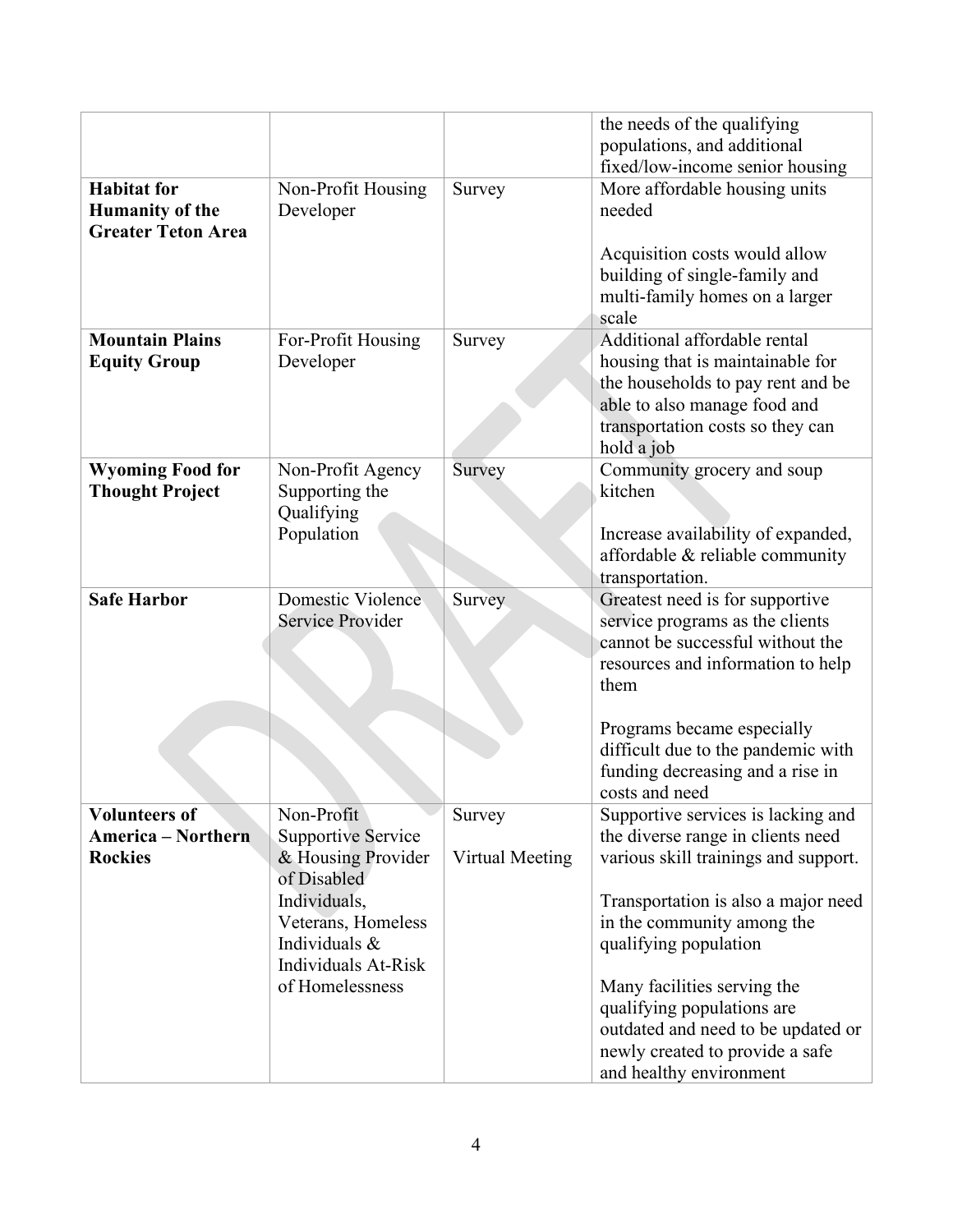| $ -$<br>_<br>سمط<br>- ган |  |
|---------------------------|--|
|                           |  |

#### *Summarize feedback received and results of upfront consultation with these entities:*

#### Consultation with Homelessness Service Providers

Outreach for this consultation was targeted to providers of homeless services; feedback came from XXX providers. The summary below includes several comments received from providers in writing and also during the virtual session.

Most providers felt there are not sufficient resources for rental assistance and households that have vouchers cannot find housing. There was emphasis that the housing provided to the qualifying populations must be accompanied with supportive services in order for those individuals and households to be successful.

Several commenters noted that it would be important to not just fund capital investment, but to focus on long term supports including operations, homelessness prevention, case management, employment services, and landlord incentives (with thoughtful consideration relating to fair housing issues).

Additionally, several comments expressed the need for transitional housing facilities. Many homeless individuals have to stay in hotels or with friends or family as there are not enough beds available in current non-congregate shelters.

All providers echoed the strong need for non-profit capacity building and operating expenses, specifically noting the struggle to find and retain reliable, qualified staff.

#### Consultation with Veterans Services Providers

Outreach for this consultation was targeted to the Veteran's Affairs Coordinated Entry.

The greatest need for veterans is funding for supportive services.

#### Consultation with Public Housing Authorities (PHAs)

Outreach for this consultation was targeted to public housing authorities. The state has 3 public housing authorities and all participated. The summary below includes comments received in writing and during the virtual session.

Across the PHAs, there was support for development for more affordable rental units coupled with increased supportive services.

There was support for the funds to be used as rental assistance and for services such as security deposit assistances and landlord incentives, especially for those households that previously had poor rental and/or criminal history.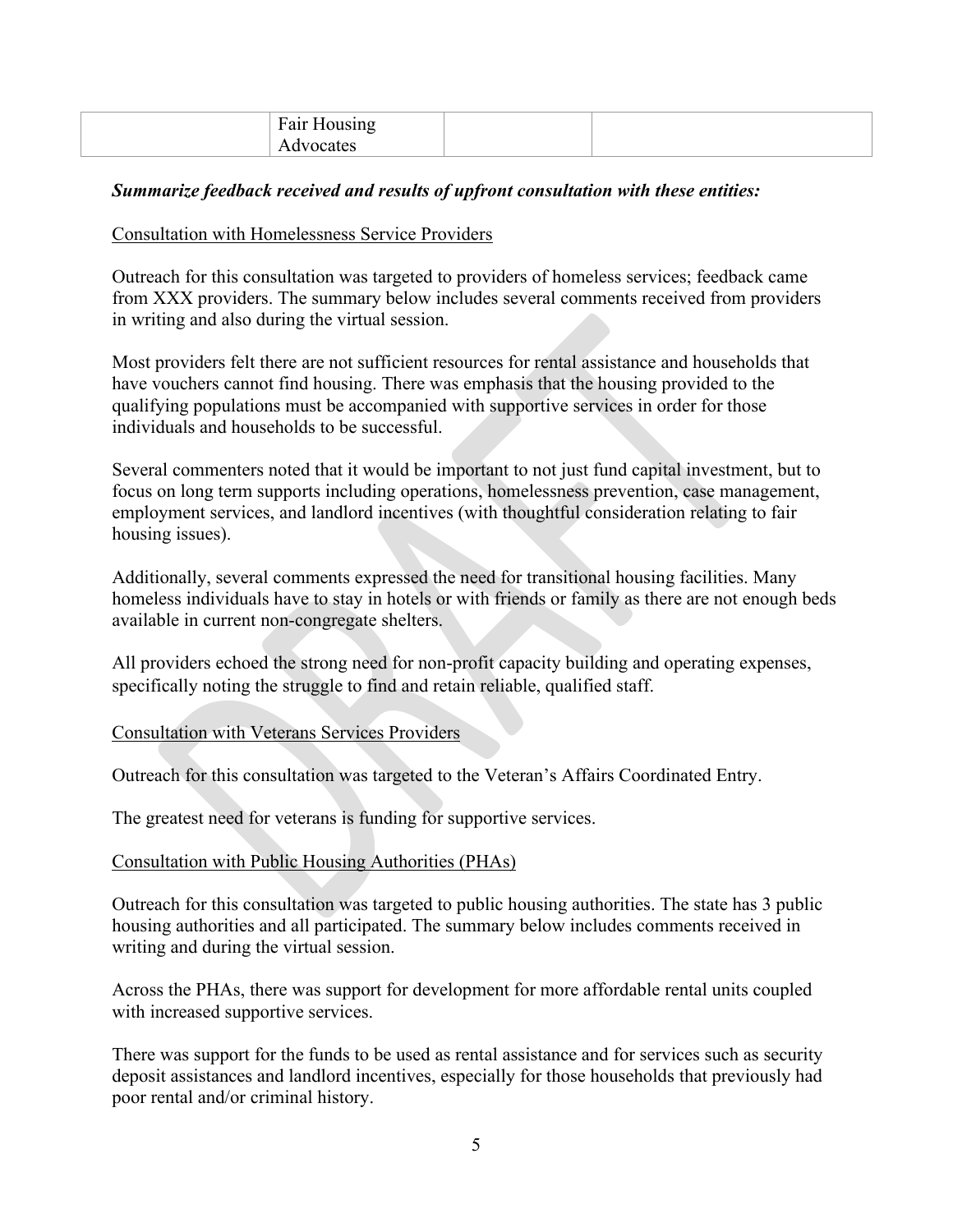#### Consultation with Continuums of Care (CoCs)

Wyoming Continuum of Care participated in the consultation process

. The CoC partners with many homeless provider organizations around the state. They receive the Emergency Solutions Grant (ESG) and have very limited funding available. Increased funding would be best suited for supportive services and non-congregate shelters.

The CoC was able to provide data including the most recent gap analysis and point-in-time count.

#### Consultation with Domestic Violence (DV) Providers

Outreach consisted of every non-profit organization in each county throughout the state under the Wyoming Division of Victim Services

Significant focus on supportive service programs in conjunction with additional housing. Supportive service programs provide the necessary and vital support for victims.

With the limited funding availability, services are difficult to fund and maintain. There was support for funds to support capacity building and operating expenses for homeless services providers with specific emphasis on employee training/development and salaries.

#### Consultation with Developers of Affordable Rental Housing

All developers who are currently on the contact list were consulted with.

Commenters felt strongly that there was a large need for more affordable housing.

Concern was also mentioned in regards to the affordable housing units for qualifying populations and the sustainability of the property over the life of the affordability period due to the cost of maintenance with limited cash flow.

# **Public Participation**

*Describe the public participation process, including information about and the dates of the public comment period and public hearing(s) held during the development of the plan:*

- *Date(s) of public notice: 6/6/2022*
- *Public comment period: start date - 6/6/2022 end date - 6/21/2022*
- *Date(s) of public hearing: 6/22/2022*

*Describe the public participation process:*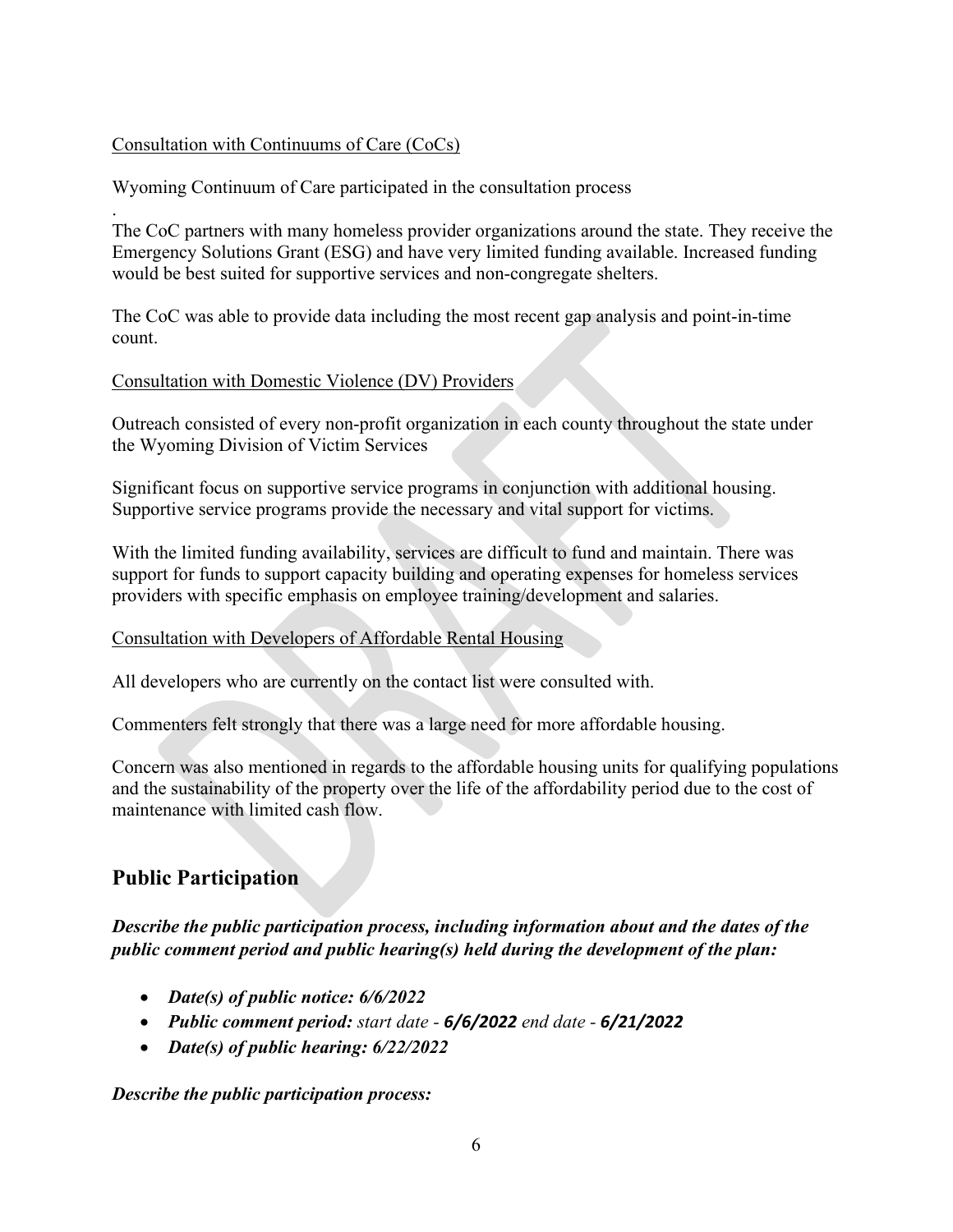WCDA consulted with a variety of key community stakeholders in the preparation of the HOME- ARP Allocation Plan to discuss challenges related to homelessness and homelessness prevention. Individuals representing government and policymakers, nonprofit organizations, healthcare providers, affordable housing developers, housing advocates, and other interested parties were invited to participate to ensure a diverse array of stakeholder feedback.

On June 2, 2022, WCDA held a consultation webinar which included an overview of the HOME-ARP program, an overview of key data points regarding the needs of the qualifying populations in Wyoming, the State's overall strategy for addressing these needs and solicited discussion to foster input on the allocation plan and use of funding available. A draft allocation plan was made available on May 26, 2022, prior to the webinar, and posted on the WCDA website as well as through an e-mail blast.

In addition to the outreach and engagement efforts described above, WCDA made the draft plan available for review and public comment from June 6, 2022 through June 21, 2022. A public meeting was held on June 22, 2022. Anyone wishing to comment on the best use of the HOME-ARP funds was invited to do so. The meeting was held in person and accessible remotely through a conference line which allowed the public to listen to the meeting and provide feedback.

See Attachment B for the posting of the forum and the notice of publication.

#### *Describe efforts to broaden public participation:*

Efforts were made to promote and encourage citizen and agency participation in the HOME-ARP Allocation Plan preparation process. Outreach efforts took place both in-person and through virtual meeting platforms and included actively locating and contacting a wide range of nonprofits, existing external partners, and a variety of agencies in addition to the standard legal notices published in the Casper Star-Tribune and the Wyoming Tribune Eagle.

Documents and plan drafts were made available for review by the public through WCDA's website. The HOME-ARP Allocation Plan was also circulated to a wide range of housing and homelessness partners as well as to organizations serving the qualifying population. As noted above, the hearing was held both in-person and available remotely.

#### *Summarize the comments and recommendations received through the public participation process either in writing, or orally at a public hearing:*

Enter narrative response here.

*Summarize any comments or recommendations not accepted and state the reasons why:* Enter narrative response here.

#### **Needs Assessment and Gaps Analysis**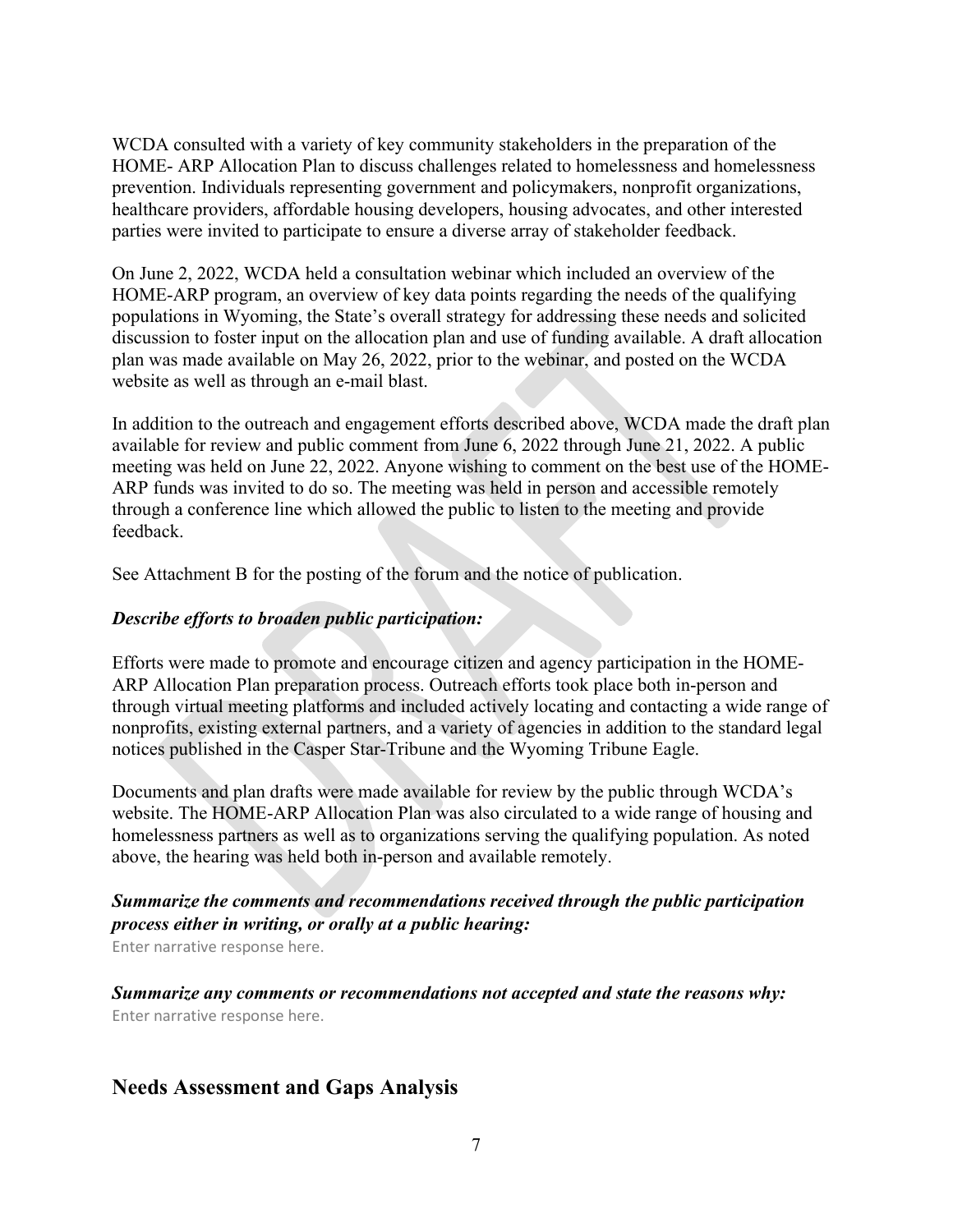#### *Describe the size and demographic composition of qualifying populations within the PJ's boundaries:*

#### *Homeless as defined in 24 CFR 91.5*

For HOME ARP, two of the qualifying populations are persons/households experiencing homelessness, and households who have previously been qualified as "homeless" as defined in 24 CFR §91.5 who are housed due to temporary or emergency assistance and need additional housing assistance or supportive services to avoid a return to homelessness. According to the 2021 Point-in-Time (PIT) count for Wyoming, there were approximately 405 homeless persons. Although this is a decrease from the 857 homeless persons reported in the 2016 PIT count, through the consultation process, it was determined that this count can vary in accuracy due to the lack of ability to locate homeless individuals. Many homeless individuals stay with friends, families and/or other acquaintances and are not included in this count.

In 2021, 88% of the counted homeless population in Wyoming identified as White, 2% identified as Black or African American, 0% identified as Asian, 1.3% identified as American Indian or Alaska Native, 5% identified as Native Hawaiian or Other Pacific Islander and 3% identified as being of multiple races.

Individuals who are identified as chronically homeless make up 6% of the state's homeless population.

According to the State of Wyoming's HUD-VASH Coordinated Entry Specialist, there were 297 homeless veterans between 1/1/2021 and 12/31/2021.

In addition, Wyoming Youth Services Association Group Homes and Crisis Shelters served a combined 1,583 youth in 2021.

### *At Risk of Homelessness as defined in 24 CFR 91.5*

Per 24 CFR §91.5, an individual or family is considered at-risk of homelessness if their income is below 30% area median family income, do not have sufficient resources or support networks, and have experienced housing instability. Below is an analysis of 0-30% AMI renters.

There are 176,585 households in the State of Wyoming earning between 0 and 30% of Area Median Income (AMI) according to 2014-2018 HUD Comprehensive Housing Affordability Strategy (CHAS) data. This is roughly 77% of all Wyoming households. Additionally, 19,520 of the households earning 30% AMI or below also have one or more of the four housing problems as defined by HUD which are:

- 1. Lacks complete kitchen facilities
- 2. Lacks complete plumbing facilities
- 3. More than 1.5 persons per room (overcrowding)
- 4. Cost burden over 50%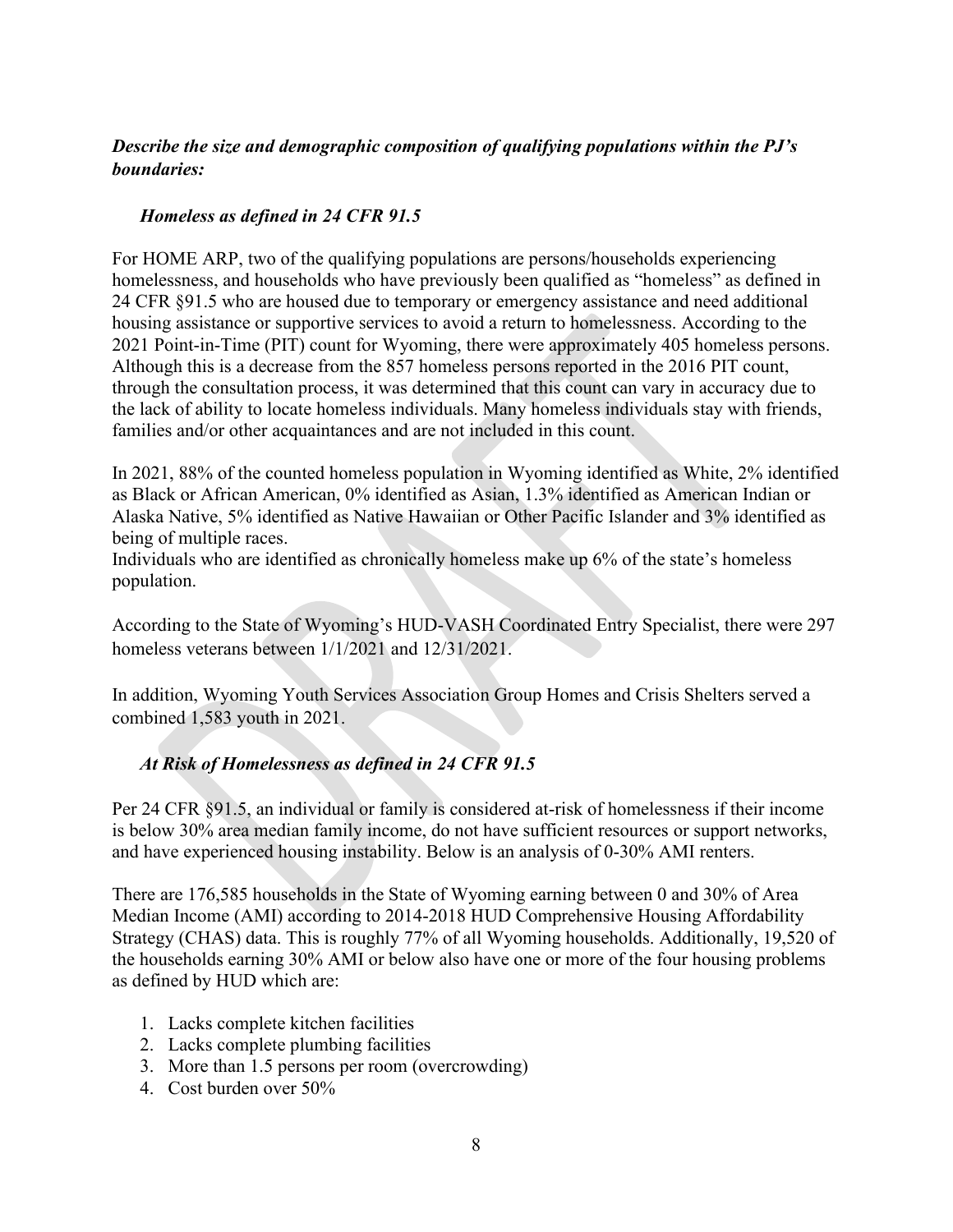One qualifying population for HOME-ARP is defined as households who have previously qualified as homeless, are currently housed due to temporary or emergency assistance, and who need additional housing assistance or supportive services to avoid a return to homelessness. Broadly, assistance to persons experiencing homelessness may be time limited depending on the program requirements and the availability of funds.

Two qualified populations (QPs) eligible for the HOME-ARP program are those at greatest risk of housing instability: (1) households making 0-30% of AMI that are also severely cost burdened (paying 50% or more of their income in rent); and (2) households who would qualify as at-risk of homelessness per 24 CFR §91.5, except their incomes are up to 50% AMI instead of below 30% AMI.

According to the 2014-2018 CHAS data, there are 14,880 or roughly 56% of all 0-30% AMI households paying more than 50% of their income in rent. Additionally, 57% of all 0-50% AMI renter households in the state are paying more than 50% of their income in rent.

There are an additional 14,740 households in the State of Wyoming earning between 30 and 50% of AMI having one or more of the four housing problems as noted above, according to the 2014- 2018 CHAS data.

According to the data, there are currently 340,420 units of rental housing affordable to households making 0 to 30% AMI in the State of Texas and an additional 546,190 units of rental housing affordable to households making 30-50% AMI.

To understand the number of households in the state that may be in need of assistance to prevent becoming homeless or to help with housing instability, the population served by the Wyoming Emergency Housing Assistance Program (WEHAP) and the Emergency Rental Assistance Program (ERAP) serves as a representative sample of these populations that may currently need assistance throughout Wyoming. As of December 31, 2020, WCDA assisted 1,202 households totaling \$1.7 million through the WEHAP. Furthermore, as of March 18, 2022, the Wyoming Department of Family Services has assisted 5,996 households through the ERAP. \$3.5 million have been assistance to renters while \$1.4 million have assisted households with utility payments. 897 letters of intent to households who are homeless or without a current residence and 132 of those households have obtained housing. This data is one measurement of need for programs that create more affordable housing and other safety nets to keep households from entering into homelessness for households within incomes at or below 50% AMI. It should be noted that far more households applied than those described above as assisted, further supporting the demand.

#### *Fleeing, or Attempting to Flee, Domestic Violence, Dating Violence, Sexual Assault, Stalking, or Human Trafficking, as defined by HUD in the Notice*

It is recognized that domestic violence is one of the main factors of homelessness or being at-risk of homelessness for individuals and households.

According to the National Coalition Against Domestic Violence (NCADV) Fact Sheet for Wyoming, 33.9% of women in Wyoming and 30.5% of men in Wyoming experience intimate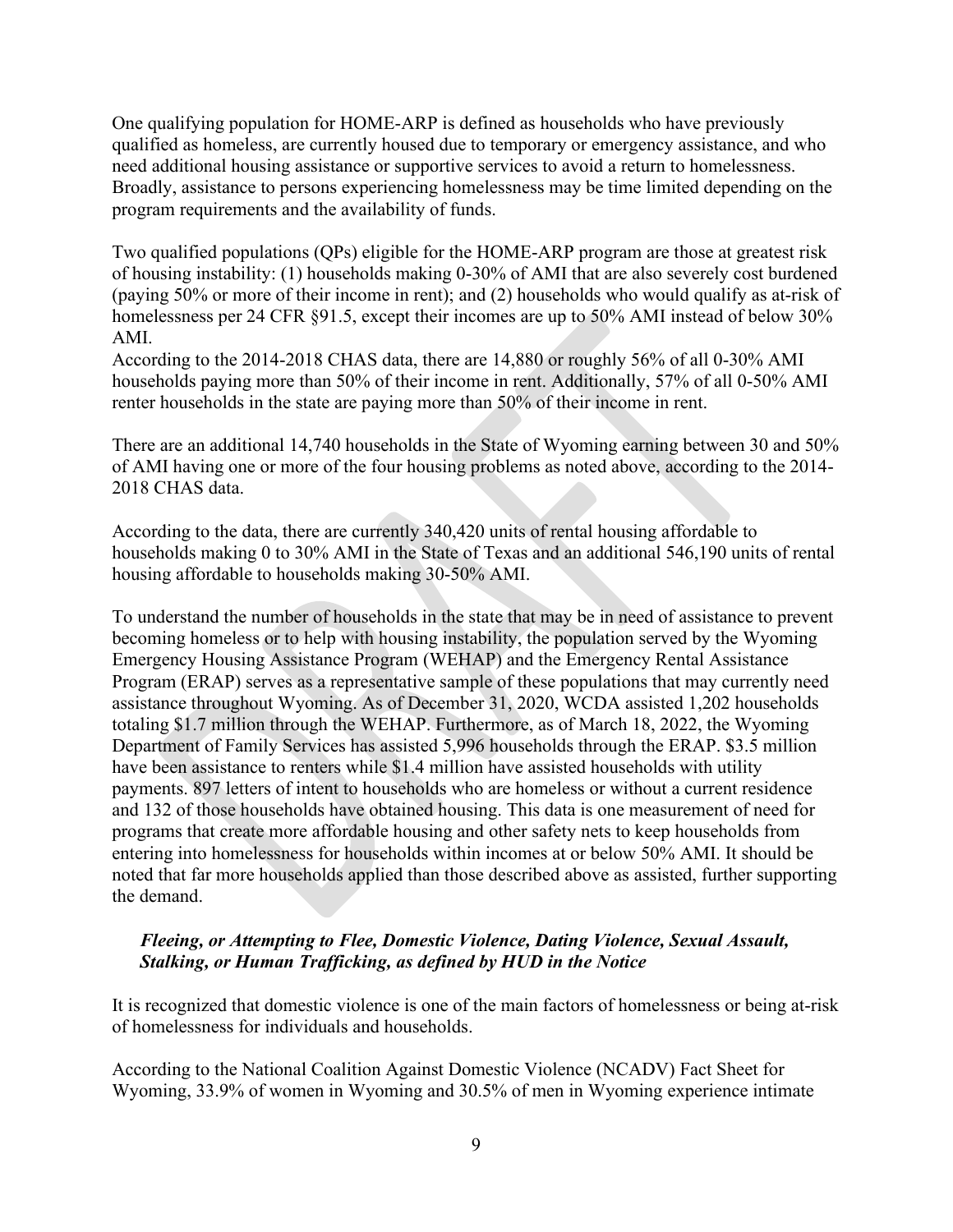partner physical violence, intimate partner sexual violence, and/or intimate partner stalking in their lifetimes. The NCADV also reported, in 2019, 2,037 domestic violence incidents were reported to law enforcement.

On September 9, 2021, 21 domestic violence program providers in Wyoming participated in a 24-hour survey by the National Network to End Domestic Violence (NNEDV). Statistics released in the Domestic Violence Counts Report show that Wyoming emergency shelters or transitional housing, provided by local domestic violence programs, served 143 victims of domestic violence in one day. This is an increase from 116 victims as reported in the 2020 report. Furthermore, in 2021, 19 requests for services went unmet, 68% of which were for housing and emergency shelter.

#### *Describe the unmet housing and service needs of qualifying populations:*

#### *Homeless as defined in 24 CFR 91.5*

There are currently 612 emergency shelter beds in the State of Wyoming. Many emergency shelters, especially in smaller and more rural communities, are operating at 100% utilization rate. The state also has 205 transitional housing beds, of which had a 59% utilization rate, 75 rapidrehousing beds with a 100% utilization rate and 233 permanent supportive housing beds at an 89% utilization rate.

The data collected confirms the comments and suggestions encouraged by homeless service providers. There is a strong need for additional housing, specifically in small and rural communities that are strained in staff and funding, as well as the importance of the availability of supportive services to compliment housing.

#### *At Risk of Homelessness as defined in 24 CFR 91.5*

Persons at-risk of homelessness demonstrate housing instability, such as living in the home of another because of economic hardship, or living in a hotel/motel. This population also has extremely low incomes at 30% AMI and lack of resources and supports. Availability of affordable rental housing so that they will pay no more than 30% of their income toward rent may assist in decreasing housing instability for this population.

TBRA would assist households for services such as security deposit and rental assistance such as to serve as a bridge to until the household is able to access a permanent voucher.

There was also support voiced for the funds to be used as assistance for services such as youth service programs, job searches, assistance accessing benefits, financial literacy, parenting skills and scholarships for trade schools.

#### *Fleeing, or Attempting to Flee, Domestic Violence, Dating Violence, Sexual Assault, Stalking, or Human Trafficking, as defined by HUD in the Notice*

A service need for survivors of domestic violence may be specific case management and support focused on safety. Additionally, having domestic violence service providers in possession of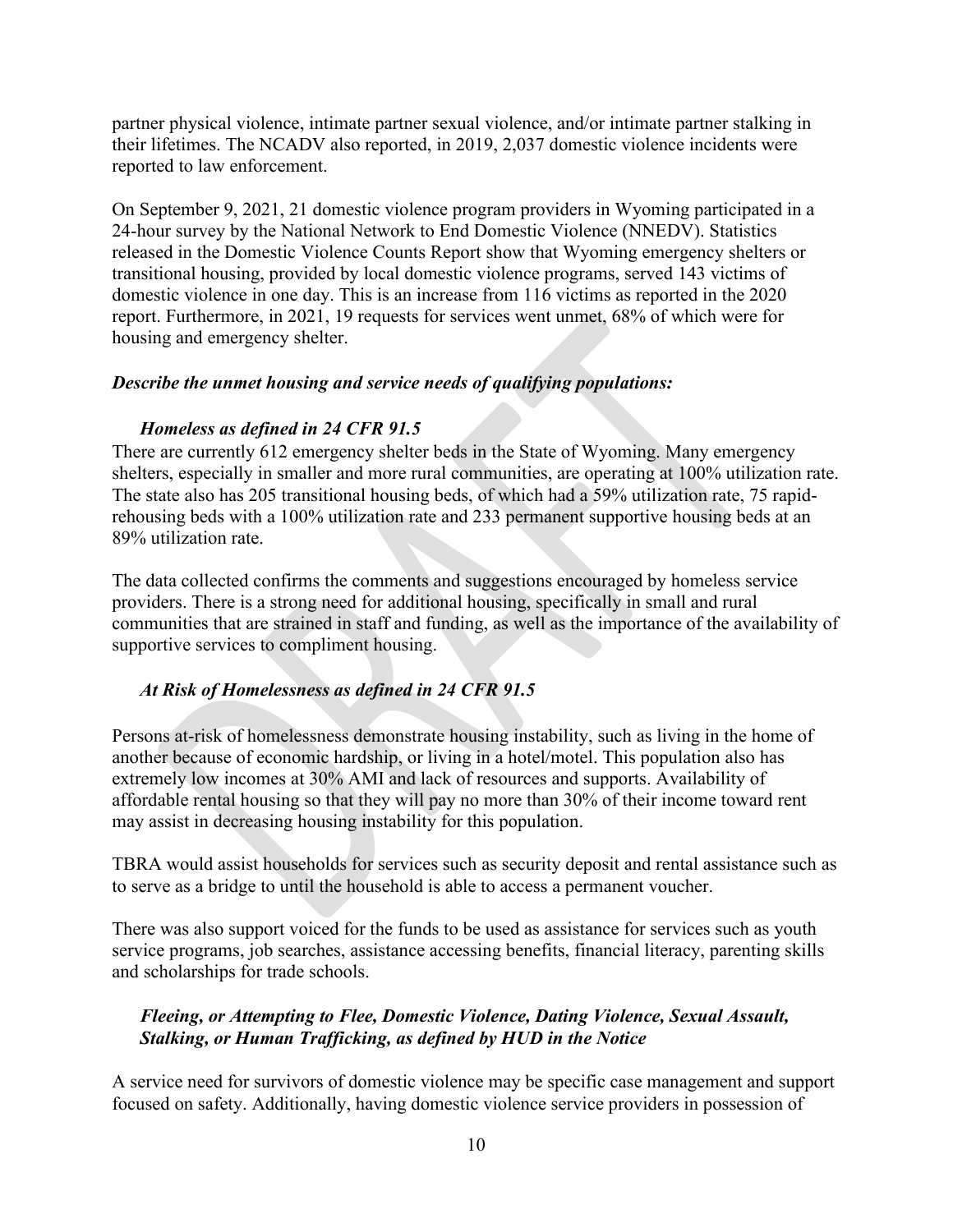TBRA vouchers would make it easier to temporarily house victims and provide financial support in the form of security deposit and rental assistance.

#### *Identify any gaps within the current shelter and housing inventory as well as the service delivery system:*

According to Casper Housing Authority, there is a 98% utilization rate of housing choice vouchers. They maintain a waitlist of 1,800 households. Similarly, the Cheyenne Housing Authority reported a 96% utilization rate for housing choice vouchers while maintaining a waitlist of 4,000 households. Data was also provided by the Rock Springs Housing Authority. There are 39 households on the public housing waitlist and 38 households on the housing choice voucher waitlist with a utilization rate of 91%.

The data collected from HUD-VASH Coordinated Entry indicated 65 veterans and families utilizing HUDVASH in Cheyenne and Laramie. There are 20 veterans active in the coordinated entry system who are homeless and seeking shelter.

The Wyoming Youth Services Association assisted 3,878 youth in 2021. Their services include a crisis shelter, group homes, alternative schooling, treatment for substance abuse and mental health, integration for youth moving to adulthood, and prevention and intervention programs. The organization serves approximately 165 meals for each meal of the day.

Furthermore, there are 18 youth service agencies in the State of Wyoming. There are 627 staff positions available among all agencies with 74 vacancies. The added funding for supportive services, rental assistance vouchers, and non-congregate shelters, will further create a disparity in open positions. The funding of non-profit operating expenses and capacity building will assist these agencies with necessary staff salaries and training.

The Good Samaritan Mission in Jackson, Wyoming reported serving 13,500 meals in the community and providing 8,600 nightly bed stays for individuals annually. Data was also supplied to report that the executive director of the Fund for Public Education is aware of 80 families with children in public schools in Teton County who were experiencing homelessness.

Wyoming is experiencing an extremely low vacancy rate in its rental market. The state has an overall vacancy rate of 4.3%, a decrease from 5.8% over the previous year. The result is increased competition for rental units and higher prices. Many landlords will not rent to households with Section 8 vouchers further jeopardizing low-income households. According to the Wyoming cost of living index, rents increased from 1.65%-3.23%, depending on the type of property, between quarter four of 2019 and quarter four of 2020. This low-vacancy rate and rising housing costs has left many more individuals and families homeless or at-risk of homelessness.

All of these conditions point to the critical shortage of housing affordable to low-income households, particularly extremely low-income households. Families and individuals experiencing homelessness also require assistance finding and maintaining affordable housing including wrap-around supportive services. These services include housing navigation and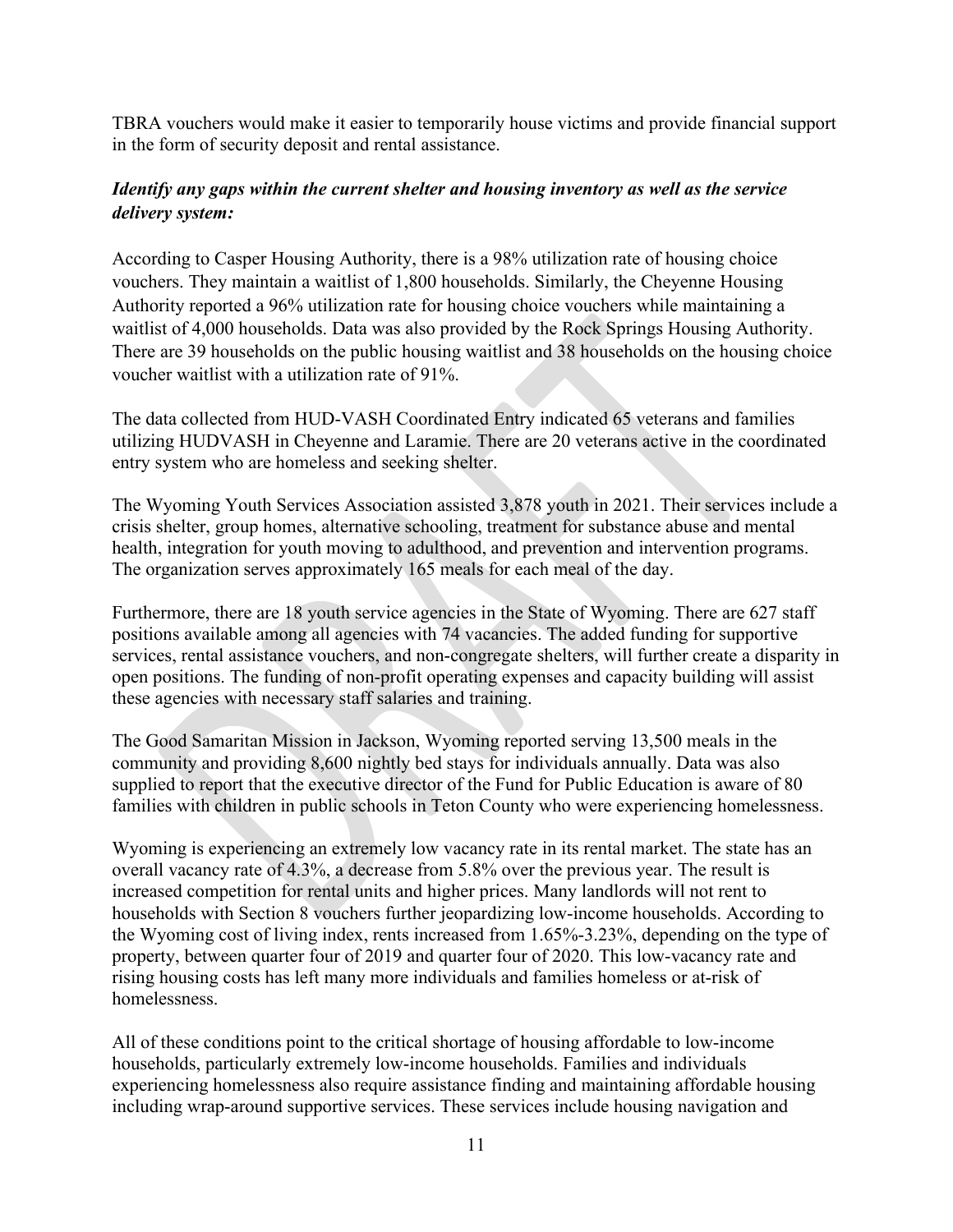counseling, daily living skills, eviction prevention, connection to benefits, vocational supports, medical and behavioral health care, family re-unification and access to healthy, affordable meals. Resources are also needed to address temporary financial hardships experienced by these households to divert them from homeless.

#### *Under Section IV.4.2.ii.G of the HOME-ARP Notice, a PJ may provide additional characteristics associated with instability and increased risk of homelessness in their HOME-ARP allocation plan. These characteristics will further refine the definition of "other populations" that are "At Greatest Risk of Housing Instability," as established in the HOME-ARP Notice. If including these characteristics, identify them here:*

The State of Wyoming is not suggesting expanding the program eligibility beyond the populations noted above and those at greatest risk of housing instability (under 30% AMI and severely cost burdened) as provided by HUD in CPD Notice 21-10.

#### *Identify priority needs for qualifying populations:*

There are very few resources available for diversion and current efforts are strained by lack of financial resources.

Qualifying populations require affordable housing and effective support services readily available and easily accessible. The key missing links for most qualifying populations are lack of affordable, reliable and widely available transportation, available permanent housing opportunities for very low- and extremely low-income families and individuals, and lack of direct service provider staff to sustainably support the growing needs of qualifying population households.

Specifically, there is a critical need for rental assistance vouchers and also funding to supportive services necessary for qualifying populations to be successful in permanent housing. Allocating HOME-ARP funds to supportive services, TBRA and non-profit operating expenses and capacity building will address the needs outlined by the consultation process.

#### *Explain how the PJ determined the level of need and gaps in the PJ's shelter and housing inventory and service delivery systems based on the data presented in the plan:*

WCDA relied heavily on the consultation process and outreach to agencies and non-profits to determine the level of need in the state in comparison to the opportunities currently available. Agencies serving the qualifying populations use several database systems to account for data so the HMIS, PIT and HIC information was not inclusive.

Data from CHAS were used to assess the number of cost burdened households and the gap between the number of households earning less than 50% AMI and the number of housing units available and affordable to them.

The quantitative data sources along with the feedback received present data that demonstrates the state needs more rental assistance available for low-income and extremely low-income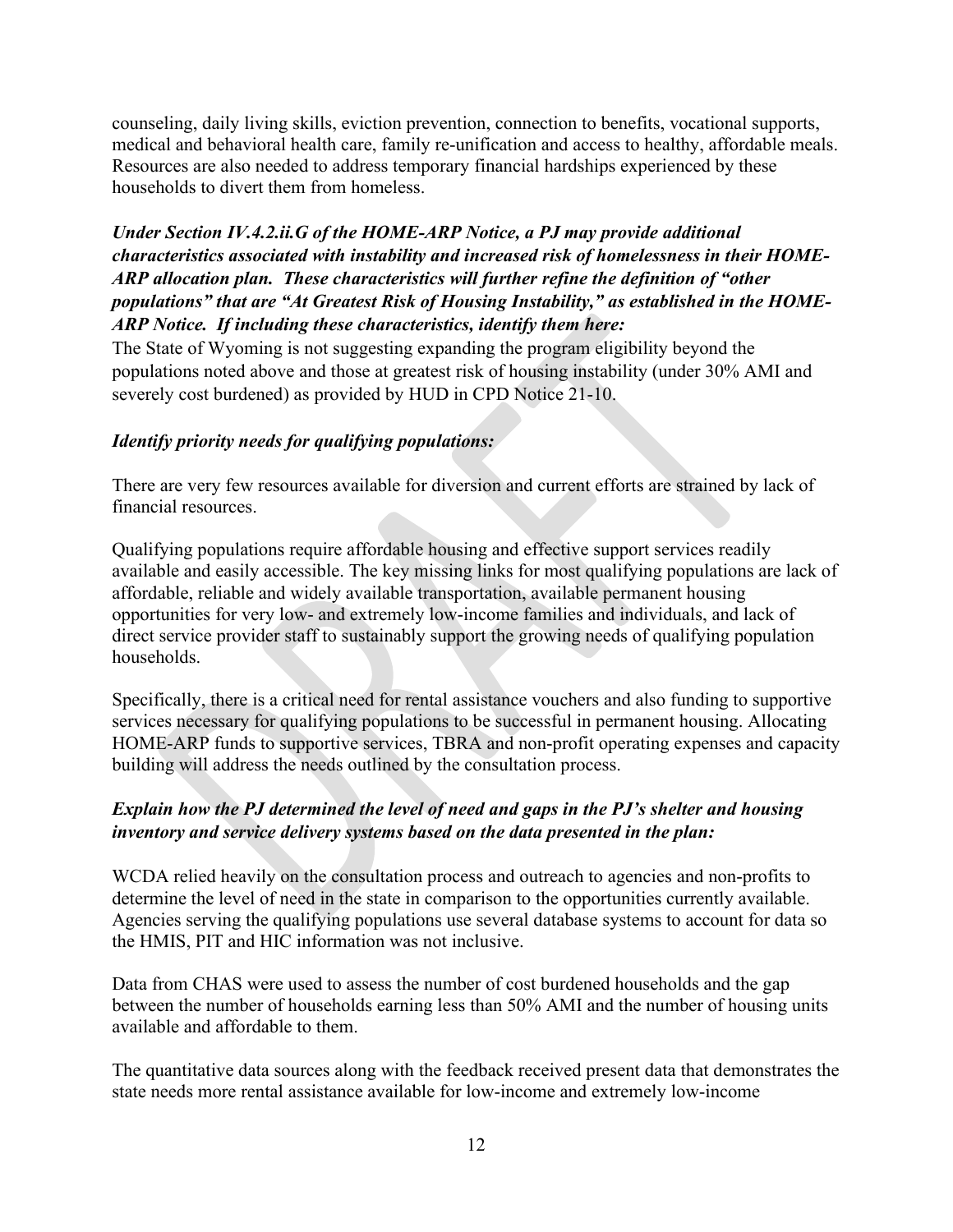households to compete in the rental market and long-term case management for qualifying populations to achieve housing stability. Furthermore, due to the steep rise in the cost-of-living, the organizations serving qualifying populations are struggling to find and retain qualified, dependable staff. Allocating funds to non-profit operating expenses and capacity building will greatly assist organizations in supporting the needs of the individuals they serve.

# **HOME-ARP Activities**

#### *Describe the method(s)that will be used for soliciting applications for funding and/or selecting developers, service providers, subrecipients and/or contractors:*

Applications will be solicited by publishing a Notice of Funding Opportunity (NOFO) in statewide newspapers as well as on the WCDA website and by directly notifying all current external partners.

#### Supportive Services

- HOME-ARP Supportive Services funds will be made available competitively statewide
- Maximum Request Amount: Up to 50% of the funds allocated in the NOFO

#### Non-Congregate Shelter

- HOME-ARP NCS funds will be made available competitively statewide
- Applications must show that there are sufficient non-governmental operating funds to support any NCS activity, including ongoing operating.
- Maximum Request Amount: Up to 100% of the funds allocated in the NOFO and not to exceed 100% of the HOME-ARP eligible costs
- Funds may be provided in the form of amortizing, cash flow or deferred term loans, and may be interest bearing or at 0% or other interest rate in order to meet underwriting requirements. Loan terms will depend on financial structure of the projects and contract terms

#### Tenant Based Rental Assistance

- HOME-ARP TBRA funds will be made available competitively statewide
- Applications must show that there are sufficient non-governmental operating funds to support any NCS activity, including ongoing operating.
- Maximum Request Amount: Up to 50% of the funds allocated in the NOFO
- Funds will be limited to 24 months of assistance per household
- Households must participate in a self-sufficiency and/or supportive services program to maintain eligibility for assistance

#### Nonprofit Capacity and Operating Expenses

• Nonprofit capacity building and operations assistance will be available for competition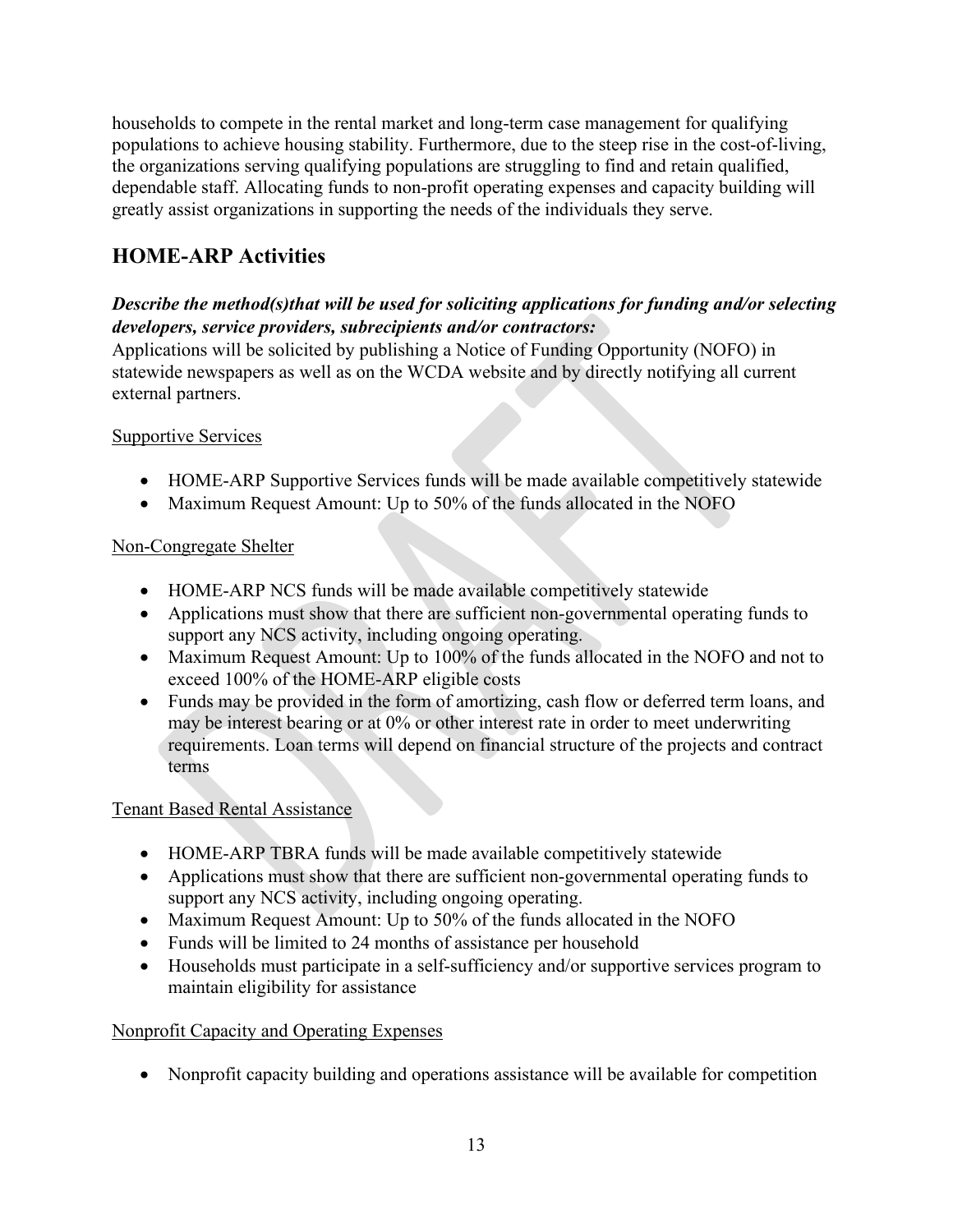- In any fiscal year, nonprofit operating assistance or non-profit capacity building may not exceed the greater of 50% of the general operating expenses of the nonprofit organization, or \$50,000. If an organization applies for both operating assistance and capacity building assistance in any fiscal year, the aggregate total amount of assistance it may receive is the greater of 50 percent of the organization's total operating expenses for that fiscal year or \$75,000
- Maximum Request Amount: \$225,000 or 3 years of assistance

#### *Describe whether the PJ will administer eligible activities directly:*

WCDA will administer non-congregate shelter and nonprofit capacity building and operating expense eligible activities directly.

*If any portion of the PJ's HOME-ARP administrative funds are provided to a subrecipient or contractor prior to HUD's acceptance of the HOME-ARP allocation plan because the subrecipient or contractor is responsible for the administration of the PJ's entire HOME-ARP grant, identify the subrecipient or contractor and describe its role and responsibilities in administering all of the PJ's HOME-ARP program:*

#### $N/A$

#### **Use of HOME-ARP Funding**

|                                                                   | <b>Funding Amount</b> | Percent of the<br>Grant | <b>Statutory</b><br>Limit |
|-------------------------------------------------------------------|-----------------------|-------------------------|---------------------------|
| Supportive Services                                               | \$3,159,575           |                         |                           |
| Acquisition and Development of Non-<br><b>Congregate Shelters</b> | \$630,463             |                         |                           |
| <b>Tenant Based Rental Assistance (TBRA)</b>                      | \$1,383,539           |                         |                           |
| Non-Profit Operating                                              | \$369,540             | $5\%$                   | $5\%$                     |
| Non-Profit Capacity Building                                      | \$369,540             | $5\%$                   | 5%                        |
| <b>Administration and Planning</b>                                | \$1,108,622           | $15\%$                  | 15%                       |
| <b>Total HOME ARP Allocation</b>                                  | \$7,390,819           |                         |                           |

#### *Describe how the PJ will distribute HOME-ARP funds in accordance with its priority needs identified in its needs assessment and gap analysis:*

The requested amounts are based on input from the consultation meetings and the public hearing as well as data regarding the need and analysis of amounts and activities that other funding sources are or will likely be dedicated to. For example, the State of Wyoming receives a total of over \$9 million in HOME, Housing Trust Fund and Low-Income Housing Tax Credit funding to support the development of affordable rental housing while there is currently limited funding to the supportive services and rental assistance activities with a growing need among the population. The state also receives just over \$3 million in Community Development Block Grant funding which may be used for non-congregate shelter activities. This funding will be best used for the eligible activities limited on financial support from current grant sources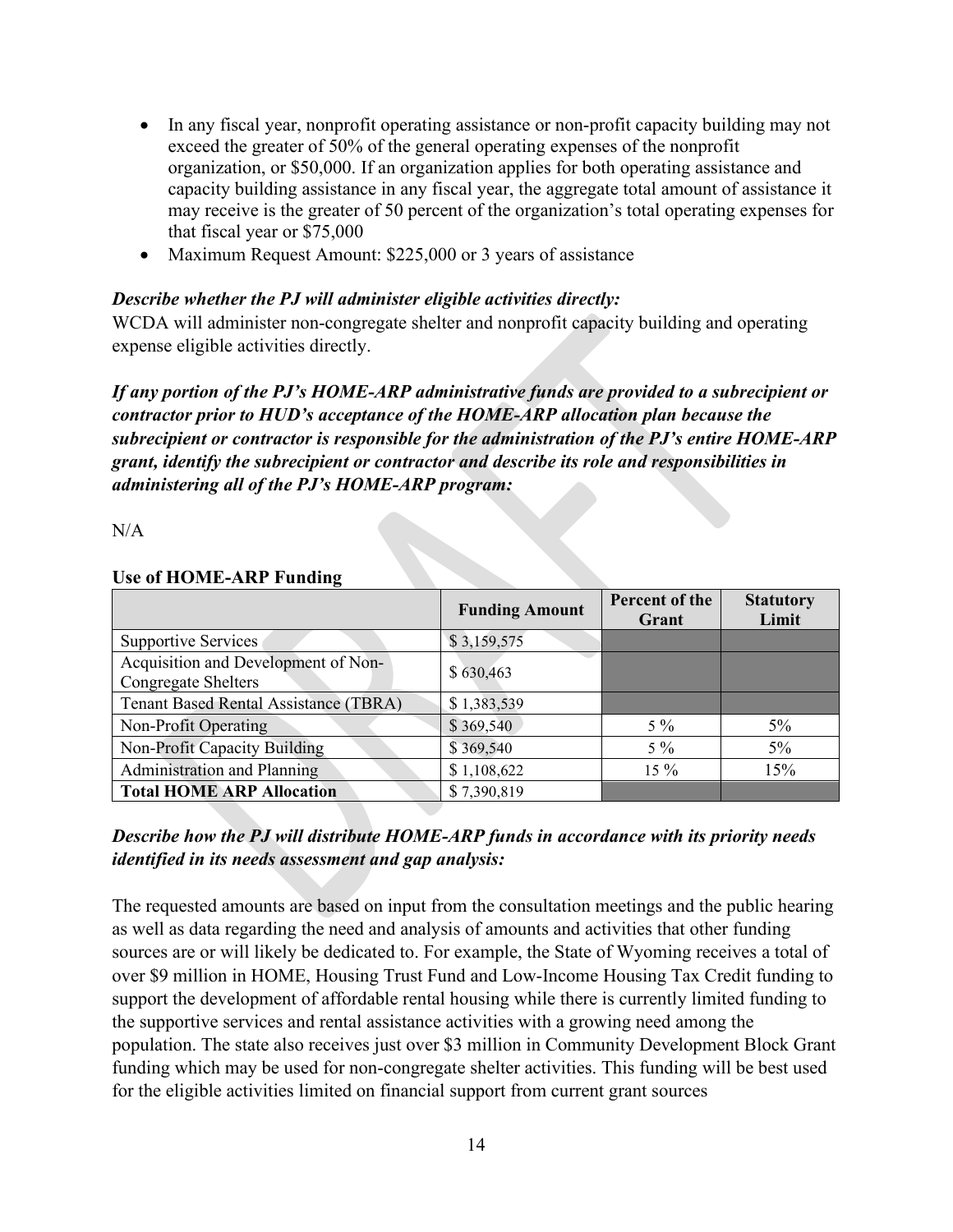Additionally, with the increase in scope and caseloads the funding for supportive services and TBRA will create, it is critical that operating expenses and capacity building monies are available to these agencies.

#### *Describe how the characteristics of the shelter and housing inventory, service delivery system, and the needs identified in the gap analysis provided a rationale for the plan to fund eligible activities:*

The data collected during the consultation process demonstrates the great need for more financial assistance to the supportive services and TBRA activities throughout the state of Wyoming. Homeless families and individuals who are very or extremely low-income households require a wide range of services and supports to remain stably housed. The highest priority needs that were consistently identified through outreach efforts and exhibited by the data gathered were increasing access and availability to supportive services as well as increasing the availability of rental assistance to the most vulnerable populations. Funding these activities will help qualifying populations access housing and remain stably housed.

According to Casper Housing Authority, the average cost of supportive services management is \$8,240.00 per person per year while the average voucher amount dispersed per household by the is \$517.00, an increase of 8% from 2021. The Cheyenne Housing Authority's average monthly assistance per voucher is \$454.00. Rock Springs Housing Authority reported average subsidy amount per household is \$441. In addition to housing choice vouchers, HUD-VASH supplies 60 vouchers in Cheyenne with an average monthly subsidy of \$420/month along with 5 vouchers in Laramie with an average monthly subsidy of \$482. All housing authorities, including HUD-VASH, maintain waiting lists for housing choice vouchers.

To further gauge the large need in the service delivery system, data was supplied by the Yes House, a youth crisis shelter. The organization reported serving approximately 165 meals for each meal of the day. The cost of the programs they provide ranges from \$530 per day per youth for residential treatment to \$235 per day per youth for crisis shelter services to \$124 per day for youth for outpatient counseling. Between July 2020 and June 2021, the non-profit supported 1,214 youth among all services.

# **HOME-ARP Production Housing Goals**

#### *Estimate the number of affordable rental housing units for qualifying populations that the PJ will produce or support with its HOME-ARP allocation:*

Based on rental assistance averages from the public housing authorities in the state, it is estimated that about 214 households will be able to receive rental assistance through TBRA over 24 months.

#### *Describe the specific affordable rental housing production goal that the PJ hopes to achieve and describe how the production goal will address the PJ's priority needs:*

WCDA does not intend to give preference to one or more qualifying populations or a subpopulation within one or more qualifying populations for any eligible activity or project.